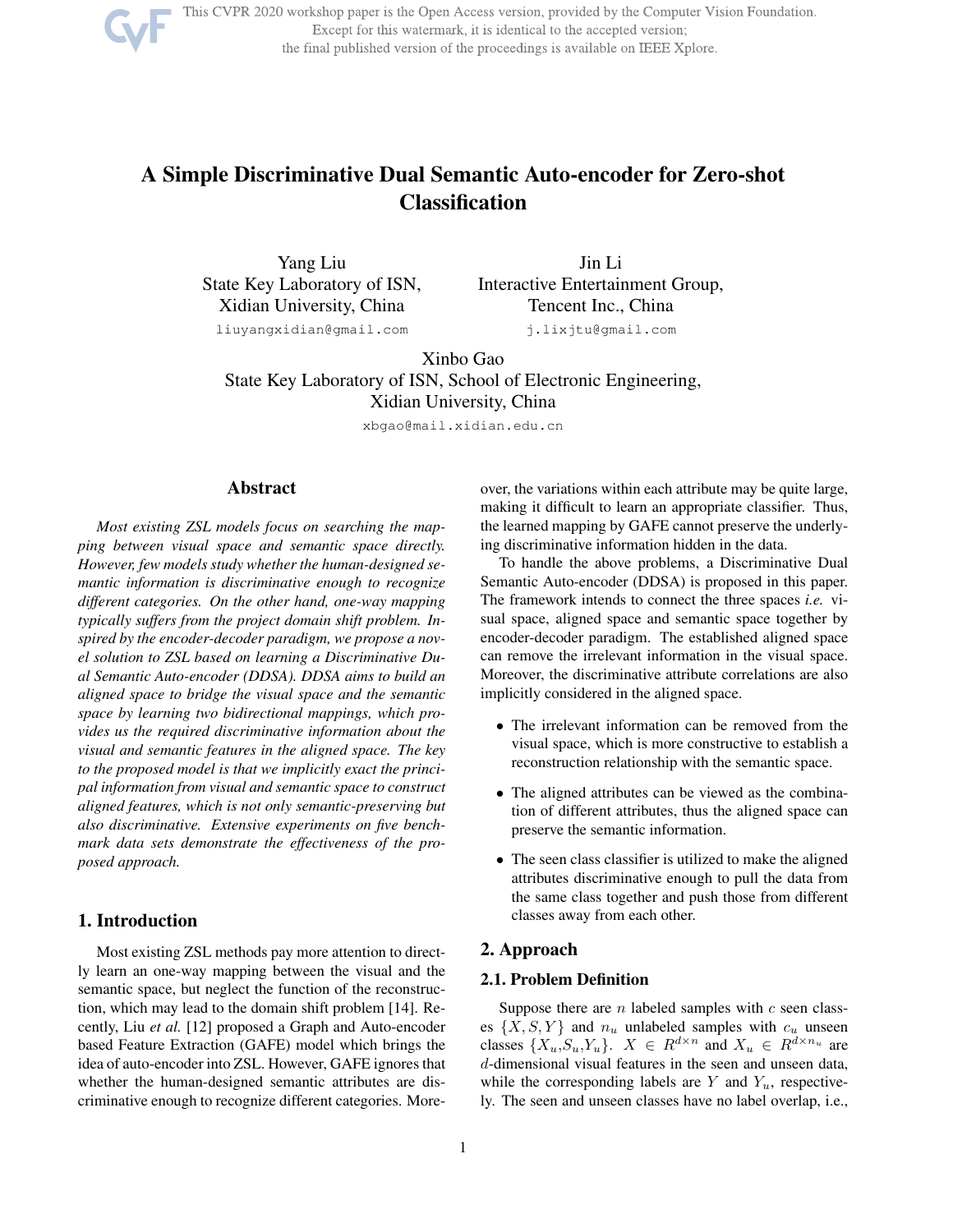$Y \cap Y_u = \emptyset$ .  $S \in R^{k \times n}$  and  $S_u \in R^{k \times n_u}$  are k-dimensional semantic representations of instances in the seen and unseen data sets. In the semantic-based classification task, we aim to learn a classifier  $f : X_u \to Y_u$ , where the samples in  $X_u$ are completely unavailable during training.

#### 2.2. Framework

We propose to learn aligned attributes which can build up the relationship between seen and unseen classes by dual auto-encoders: The first one is *visual space*↔*aligned space*: learn an auto-encoder between visual space and aligned space. The second one is *aligned space*↔*semantic space*: learn an auto-encoder between aligned space and semantic space.

We use  $A \in R^{m \times n}$  to represent the aligned space. To remove the irrelevant information from the visual space, a linear transformation  $W \in R^{m \times d}$  is utilized to build up the relationship between aligned space and semantic space. Then the first auto-encoder can be formulated as:

$$
\min_{W,A} \|WX - A\|_F^2 + \left\|W^T A - X\right\|_F^2 \tag{1}
$$

To preserve the original semantic information, a linear mapping  $Q \in R^{m \times k}$  is utilized to build up the relationship between aligned attributes and original attributes. Thus, the second auto-encoder between aligned space and semantic space aims to solve the following function:

$$
\min_{A,Q} \|QS - A\|_F^2 + \|Q^T A - S\|_F^2 \tag{2}
$$

To handle more effective recognition task, the aligned attributes should be discriminative. In other words, we hope to find discriminative attribute combinations to classify different categories. Thus we adopt the classifiers of seen classes to make the aligned attributes more discriminative. Specifically, a mapping  $P \in R^{c \times m}$  is learned from the aligned space. In summary, we define the objective function of DDSA as follows:

$$
\arg\min_{W,Q,P,A} \|WX - A\|_F^2 + \|W^T A - X\|_F^2 + \left\|\alpha_{P,Q,P,A}^2\right\|_{\mathcal{F}}^2 + \left\|\alpha_{P,Q,P,A}^2\right\|_{\mathcal{F}}^2 + \left\|\alpha_{P,Q,P,A}^2 - S\right\|_{\mathcal{F}}^2 + \beta \|PA - H\|_F^2 + \frac{1}{2}\beta \le 1, \quad \forall i,
$$
\n(3)

where  $H = [h_1, h_2, \cdots, h_n] \in R^{c \times n}$  and  $h_i =$  $[0 \cdots 0, 1, 0 \cdots 0] \in R^c$  is a one-hot vector which represents the class label of seen sample  $x_i$ .  $P$  can be viewed as an classifier in the aligned space. The last term in Eq. (3) aims to make the aligned attributes discriminative enough to classify different categories.

# 2.3. Optimization

Obviously, Eq. (3) is not convex for  $W$ ,  $Q$ ,  $P$  and  $A$ simultaneously, but it is convex for each of them separately. Thus, we employ an alternating optimization method to solve the objective function. In particular, we alternate between the following subproblems:

Step 1: Update W while fixing the other variables. The subproblem is formulated as:

$$
W^* = \underset{W}{\text{arg min}} \left\|WX - A\right\|_F^2 + \left\|W^T A - X\right\|_F^2. \tag{4}
$$

To optimize it, we just need to take a derivative of upper formula and set it to zero. Then we can obtain the formulation as:

$$
(AAT) W + W (XXT) = 2AXT.
$$
 (5)

Obviously, the Eq. (5) is a Sylvester equation [3] put forward by Bartels and Stewart which can be simply solved by a single line of code in MATLAB<sup>1</sup>.

Step 2: Update Q while fixing other variables. The subproblem is formulated as:

$$
Q^* = \underset{Q}{\arg\min} \|QS - A\|_F^2 + \|Q^T A - S\|_F^2. \tag{6}
$$

This problem can be solved in the same way as Eq. (5). The solution for  $Q$  is solved by following Sylvester function:

$$
(AAT) Q + Q (SST) = 2AST.
$$
 (7)

**Step 3:** Update  $P$  while fixing other variables. The subproblem is formulated as:

$$
P^* = \arg\min_{P} \|PA - H\|_F^2
$$
  
s.t.  $||p_i||_2^2 \le 1$ ,  $\forall i$ . (8)

The above problem can be optimized by the Lagrange dual. Thus the analytical solution for Eq. (8) is:

$$
P = \left(HA^T\right) \left(AA^T + \Lambda\right)^{-1},\tag{9}
$$

where  $\Lambda$  is a diagonal matrix constructed by all the Lagrange dual variables.

Step 4: Update A while fixing other variables. The subproblem is formulated as:

$$
A^* = \arg\min_A \|M - NA\|_F^2, \tag{10}
$$

where

$$
M = \begin{bmatrix} WX \\ X \\ \alpha QS \\ \alphaS \\ \betaH \end{bmatrix}, \quad N = \begin{bmatrix} I \\ W^T \\ \alphaI \\ \alphaQ^T \\ \betaP \end{bmatrix}, \quad (11)
$$

 $\frac{1}{1}W = \text{sylvester}(AA^T, XX^T, 2AX^T);$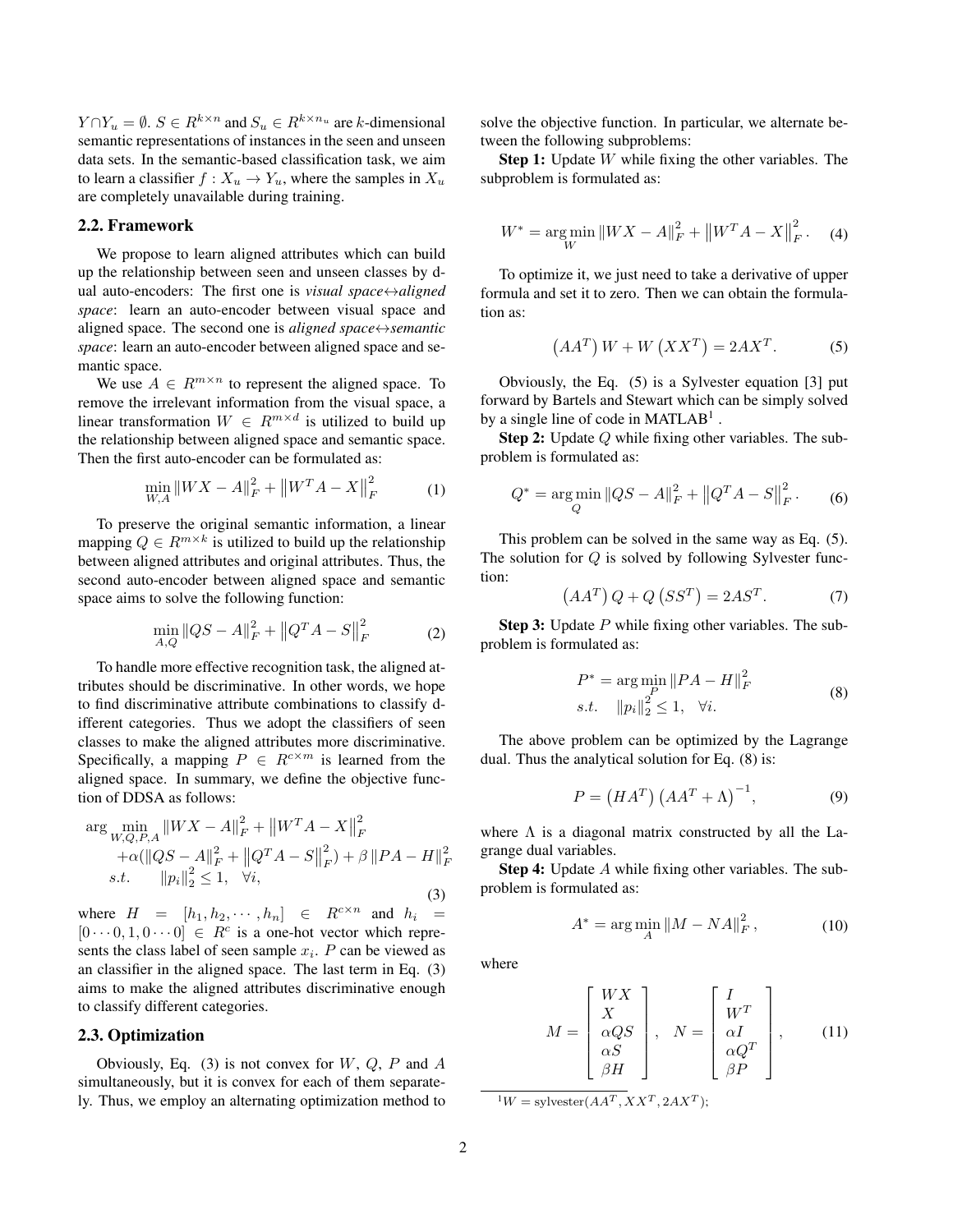and  $I \in R^{m \times m}$  is the m-dimensional identity matrix. Taking a derivative of Eq. (10) and set it zero, we get the closedform solution for A is:

$$
A = \left(N^T N\right)^{-1} N^T M \tag{12}
$$

In conclusion, the procedure of optimizing the objective function Eq. (3) is listed in Algorithm 1. In experiments, the optimization process always converges after tens of iterations.

| Algorithm 1: DDSA model for zero-shot classification               |
|--------------------------------------------------------------------|
| <b>Input:</b> Data matrix X, semantic matrix S, parameter $\alpha$ |
| and $\beta$ .                                                      |
| <b>Initialize:</b> $Q, P, A$ randomly                              |
| repeat:                                                            |
| 1. Update W by solving Sylvester Eq. $(5)$ .                       |
| 2. Update $Q$ by solving Sylvester Eq. $(7)$ .                     |
| 3. Update $P$ by Eq. (9).                                          |
| 4. Update $A$ by Eq. (12).                                         |
| until converge.                                                    |
| <b>Output:</b> $W, Q, P, A$ .                                      |
| Verification The classification can be performed in visu-          |
| d space or semantic space. In our experiment, we perform           |

al space or semantic space. In our experiment, we perform the task in visual space. The learned  $W$  and  $Q$  project semantic prototypes  $S_u$  to the visual space. Then the label of the testing sample  $X_u^i$  can be classified by Nearest Neighbour (NN) search with the help of following equation:

$$
predict \; label \; (X_u^i) = \argmin_j d\left(X_u^i, W^T Q S_u^j\right) \quad \ \ (13)
$$

where  $X_u^i$  is the *i*-th sample of unseen samples.  $S_u^j$  is the semantic feature of the j-th unseen class.  $d(\cdot, \cdot)$  represents the Euclidean distance between two vectors.

Table 1: Details of datasets, where s/u means seen/unseen

| Dataset          | visual dim | s/u classes | s/u samples |
|------------------|------------|-------------|-------------|
| SUN              | 2000       | 645/72      | 10320/1440  |
| <b>CUB</b>       | 2000       | 150/50      | 7057/2967   |
| AWA1             | 2000       | 40/10       | 19832/5685  |
| AWA <sub>2</sub> | 2000       | 40/10       | 23527/7913  |
| aPY              | 2000       | 20/12       | 5932/7924   |

# 3. Experiments

In this section, We validate our proposed specific linear and deep methods on five widely-used data sets and compared with some state-of-the-art models.

## 3.1. Datasets and Setting

Five widely-used ZSL benchmark data sets are used to verify the effectiveness of the proposed framework. The statistics of all data sets are shown in Table 1.

For a fair comparison, the features and the semantics provided by [20] are used in all experiments. Specifically, the image features are extracted by the 101-layered ResNet [7] and the attribute vectors are utilized as the class semantics. Parameters  $\alpha$  and  $\beta$  in our objective function are finetuned in the range [0.1,10] using the validation splits. Finally, we set the dimension of the aligned space is 1200, *i.e.*  $m = 1200.$ 

Table 2: ZSL results on SUN, CUB, AWA1, AWA2 and aPY datasets. The results report average per-class Top-1 accuracy in %.

|          | Method                   | SUN  | CUB  | AWA 11 | AWA2 | aPY. |
|----------|--------------------------|------|------|--------|------|------|
|          | DEVISE [6]               | 56.5 | 52.0 | 54.2   | 59.7 | 39.8 |
|          | <b>CONSE</b> [15]        | 38.8 | 34.3 | 45.6   | 44.5 | 26.9 |
| D        | <b>CMT</b> [17]          | 39.9 | 34.6 | 39.5   | 37.9 | 28.0 |
| e        | SP-AEN [5]               | 59.2 | 55.4 |        | 58.5 | 24.1 |
| e        | <b>PSR [2]</b>           | 61.4 | 56.0 |        | 63.8 | 38.4 |
| p        | <b>DCN</b> [11]          | 61.8 | 56.2 | 65.2   |      | 43.6 |
|          | <b>CCSS</b> [10]         | 56.8 | 44.1 | 56.3   | 63.7 | 35.5 |
|          | fCLSWGAN <sub>[21]</sub> | 58.5 | 57.7 | 64.1   |      |      |
|          | DAP [9]                  | 39.9 | 40.0 | 44.1   | 46.1 | 33.8 |
|          | $IAP$ [9]                | 19.4 | 24.0 | 35.9   | 35.9 | 36.6 |
| S        | <b>SSE</b> [23]          | 51.5 | 43.9 | 60.1   | 61.0 | 34.0 |
| h        | LATEM [19]               | 55.3 | 49.3 | 55.1   | 55.8 | 35.2 |
| a        | $SJE$ [1]                | 53.7 | 53.9 | 65.6   | 61.9 | 32.9 |
| 1        | $ESZSL$ [16]             | 54.5 | 53.9 | 58.2   | 58.6 | 38.3 |
| 1        | SYNC <sub>[4]</sub>      | 56.3 | 55.6 | 54.0   | 46.6 | 23.9 |
| $\Omega$ | <b>SAE</b> [8]           | 40.3 | 33.3 | 53.0   | 54.1 | 8.3  |
| W        | <b>LESAE</b> [13]        | 60.0 | 53.9 | 66.1   | 68.4 | 40.8 |
|          | <b>GAFE</b> [12]         | 62.2 | 52.6 | 67.9   | 67.4 | 44.3 |
|          | DDSA                     | 63.3 | 53.2 | 68.3   | 69.1 | 46.1 |

#### 3.2. Effectiveness of the Proposed Framework

The proposed aligned space is associated with the visual space and the semantic space. To demonstrate the effectiveness of each component, we compare four different approaches and the ZSL results on SUN data set are shown in Figure 1. (1) learning one auto-encoder between visual space and the aligned space with discriminative constraint (VD) (*i.e.* 1, 2, 5 term in Eq. (3)). (2) learning one auto-encoder between semantic space and the aligned space with discriminative constraint (SD) (*i.e.* 3, 4, 5 term in Eq. (3)). (3) learning two auto-encoders between visual/semantic space and the aligned space without discriminative constraint (VS) (*i.e.* 1, 2, 3, 4 term in Eq. (3)). (3) learning two auto-encoders between visual/semantic space and the aligned space with discriminative constraint (DDSA) (*i.e.* Eq. (3)).

By comparing the performance of VD, SD and DDSA, we infer that adopting dual auto-encoders is successful for the ZSL task. Moreover, the performance of VS and DDSA reflects imposing the discriminative constraint in the objective function can also improve recognition accuracy.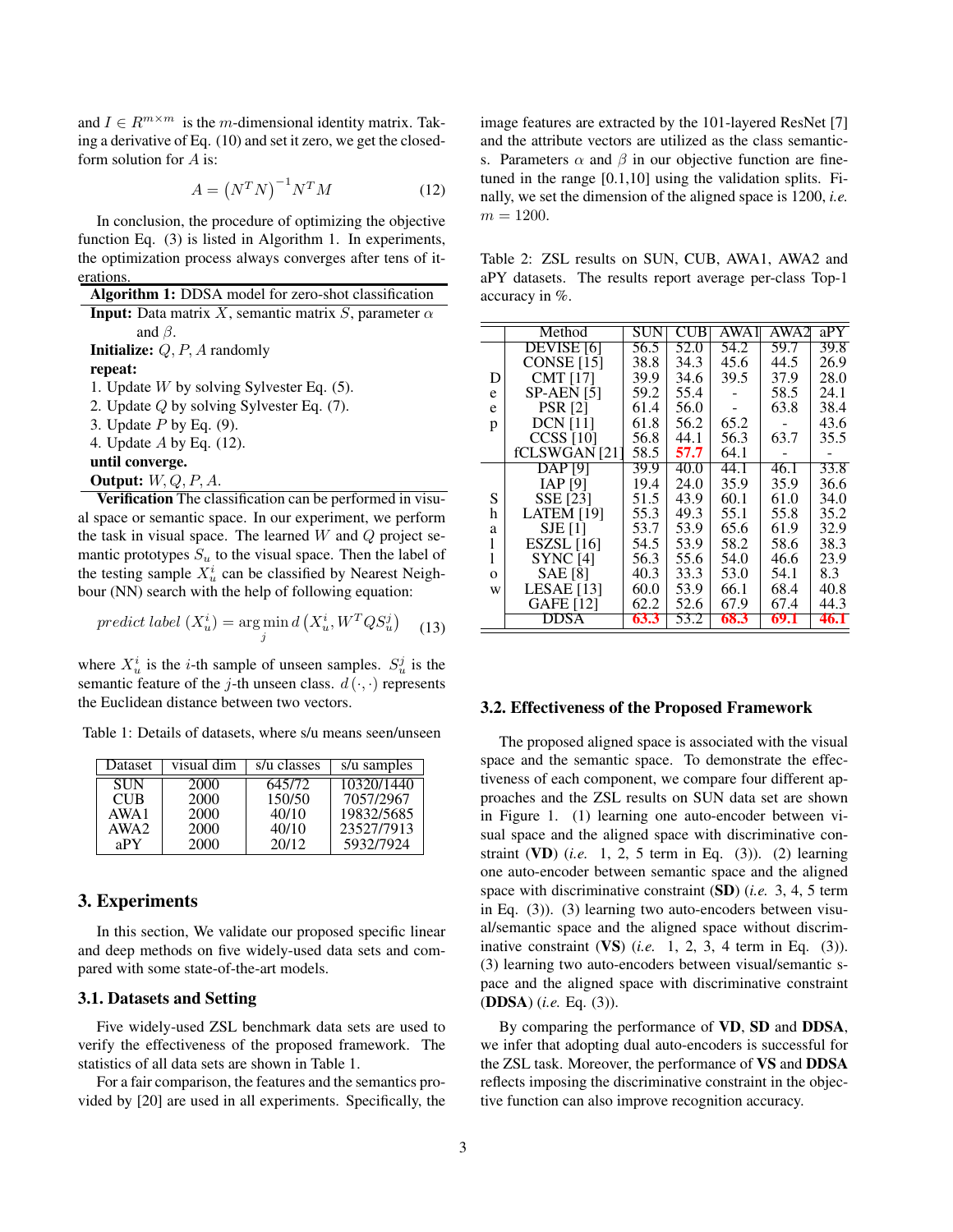Table 3: GZSL results on SUN, CUB, AWA1, AWA2 and aPY data sets. ts = Top-1 accuracy of the test unseen-class samples,  $tr = Top-1$  accuracy of the test seen-class samples,  $H = harmonic$  mean (CMT<sup>\*</sup>: CMT with novelty detection). We measure Top-1 accuracy in %.

|          |                       | SUN  |      |      | $\overline{\mathrm{CUB}}$<br>AWA 1 |      |      | AWA2 |      |      | aPY  |      |      |         |      |      |
|----------|-----------------------|------|------|------|------------------------------------|------|------|------|------|------|------|------|------|---------|------|------|
|          | Method                | ts   | tr   | H    | ts                                 | tr   | Н    | ts   | tr   | H    | ts   | tr   | H    | ts      | tr   | Η    |
|          | <b>DEVISE</b> [6]     | 16.9 | 27.4 | 20.9 | 23.8                               | 53.0 | 32.8 | 13.4 | 68.7 | 22.4 | 7.1  | 74.7 | 27.8 | 4.9     | 76.9 | 9.2  |
| D        | <b>CMT</b> [17]       | 8.1  | 21.8 | 11.8 | 7.2                                | 49.8 | 12.6 | 0.9  | 87.6 | 1.8  | 0.5  | 90.0 | 1.0  | 1.4     | 85.2 | 2.8  |
| e        | $CMT*$ [17]           | 8.7  | 28.0 | 13.3 | 4.7                                | 60.1 | 8.7  | 8.4  | 86.9 | 15.3 | 8.7  | 89.0 | 15.9 | 10.9    | 74.2 | 19.0 |
| e        | <b>CONSE</b> [15]     | 6.8  | 39.9 | 11.6 | 1.6                                | 72.2 | 3.1  | 0.4  | 88.6 | 0.8  | 0.5  | 90.6 | 1.0  | 0.0     | 91.2 | 0.0  |
| p        | <b>PSR</b> [2]        | 20.8 | 37.2 | 26.7 | 24.6                               | 54.3 | 33.9 |      |      |      | 20.7 | 73.8 | 32.3 | 13.5    | 51.4 | 21.4 |
|          | DAP[9]                | 4.2  | 25.1 | 7.2  | I.7                                | 67.9 | 3.3  | 0.0  | 88.7 | 0.0  | 0.0  | 84.7 | 0.0  | 4.8     | 78.3 | 9.0  |
|          | $IAP$ [9]             | 1.0  | 37.8 | 1.8  | 0.2                                | 72.8 | 0.4  | 2.1  | 78.2 | 4.1  | 0.9  | 87.6 | 1.8  | 5.7     | 65.6 | 10.4 |
|          | SSE [23]              | 2.1  | 36.4 | 4.0  | 8.5                                | 46.9 | 14.4 | 7.0  | 80.5 | 12.9 | 8.1  | 82.5 | 14.8 | 0.2     | 78.9 | 0.4  |
|          | LATEM $[13]$          | 14.7 | 28.8 | 19.5 | 15.2                               | 57.3 | 24.0 | 7.3  | 71.7 | 13.3 | 11.5 | 77.3 | 20.0 | $0.1\,$ | 73.0 | 0.2  |
| S        | $SJE$ [1]             | 14.7 | 30.5 | 19.8 | 23.5                               | 59.2 | 33.6 | 11.3 | 74.6 | 19.6 | 8.0  | 73.9 | 14.4 | 3.7     | 55.7 | 6.9  |
| h        | ESZSL $[16]$          | 11.0 | 27.9 | 15.8 | 12.6                               | 63.8 | 21.0 | 6.6  | 75.6 | 12.1 | 5.9  | 77.8 | 11.0 | 2.4     | 70.1 | 4.6  |
| a        | SYNC <sub>[4]</sub>   | 7.9  | 43.3 | 13.4 | 11.5                               | 70.9 | 19.8 | 8.9  | 87.3 | 16.2 | 10.0 | 90.5 | 18.0 | 7.4     | 66.3 | 13.3 |
|          | <b>SAE</b> [8]        | 8.8  | 18.0 | 11.8 | 7.8                                | 54.0 | 13.6 | 1.8  | 77.1 | 3.5  | 1.1  | 82.2 | 2.2  | 0.4     | 80.9 | 0.9  |
|          | <b>GFZSL</b> [18]     | 0.0  | 39.6 | 0.0  | 0.0                                | 45.7 | 0.0  | 1.8  | 80.3 | 3.5  | 2.5  | 80.1 | 4.8  | $0.0\,$ | 83.3 | 0.0  |
| $\Omega$ | <b>ZSKL</b> [22]      | 19.8 | 29.1 | 23.6 | 19.9                               | 52.5 | 28.9 | 18.3 | 79.3 | 29.8 | 17.6 | 80.9 | 29.0 | 11.9    | 76.3 | 20.5 |
| W        | LESAE <sup>[13]</sup> | 21.9 | 34.7 | 26.9 | 24.3                               | 53.0 | 33.3 | 19.1 | 70.2 | 30.0 | 21.8 | 70.6 | 33.3 | 12.7    | 56.1 | 20.1 |
|          | <b>GAFE</b> [12]      | 19.6 | 31.9 | 24.3 | 22.5                               | 52.1 | 31.4 | 25.5 | 76.6 | 38.2 | 26.8 | 78.3 | 40.0 | 15.8    | 68.1 | 25.7 |
|          | <b>DDSA</b>           | 22.3 | 33.9 | 26.9 | 25.1                               | 53.9 | 34.3 | 26.3 |      | 39.2 | 28.7 | 82.8 | 42.6 | 20.4    |      | 30.7 |



Figure 1: Comparisons of four approaches on SUN data set.

## 3.3. ZSL and GZSL Results

Comparing the experimental results, we have several interesting observations as follows:

According to Table 2, for ZSL, our model achieves the best results on all data sets except the CUB data set. Specifically, the accuracy of DDSA on the aPY data set increase 4.1% compared the strongest competitor. On other three data sets, the advantage of the DDSA is also obvious. It should be contributed by the learned aligned space. With the help of discriminative aligned attributes, the classification performance of unseen classes can be improved further. Furthermore, CUB is a fine-grained data set where most classes are very similar, so less discriminative structure could be obtained by the DDSA. In contrast, some generative models such as fCLSWGAN or DCN can learn more complicated classifiers to enhance the discriminative property.

According to Table 3, for GZSL, DDSA achieves the highest "ts" and "H" value almost on all data sets, which demonstrates that the discriminative dual auto-encoder structure also benefits the GZSL task. Moreover, it is easy to see that the "ts" value and the "H" value for those baselines with big "tr" value are generally very small. The main reason is that a very big "tr" value reflects the over-fitting training for the seen classes, *i.e.* the trained model in these methods cannot be generalized to new classes.

# 4. Conclusions

In this paper, we propose a novel ZSL model called Discriminative Dual Semantic Auto-encoder (DDSA). The proposed model aims to learn an aligned attribute space to remove the irrelevant information hidden in the visual space and preserve the semantic information. Furthermore, the aligned attribute space is connected with the similarity space, which makes the aligned attribute space discriminative to recognize different classes. Empirical results on five widely-used data sets show DDSA outperforms existing ZSL models on five benchmarks and the convergence analysis also shows the stability of the proposed algorithm.

## Acknowledgements

This work is supported by National Natural Science Foundation of China under Grant 61906141, 61432014, 61772402, the National Natural Science Foundation of Shaanxi Province under Grant No. 2020JQ-317, China Postdoctoral Science Foundation (Grant No. 2019M653564), Open Project Program of the State Key Lab of CAD&CG (Grant No. A2018), Zhejiang University and the Fundamental Research Funds for the Central Universities.